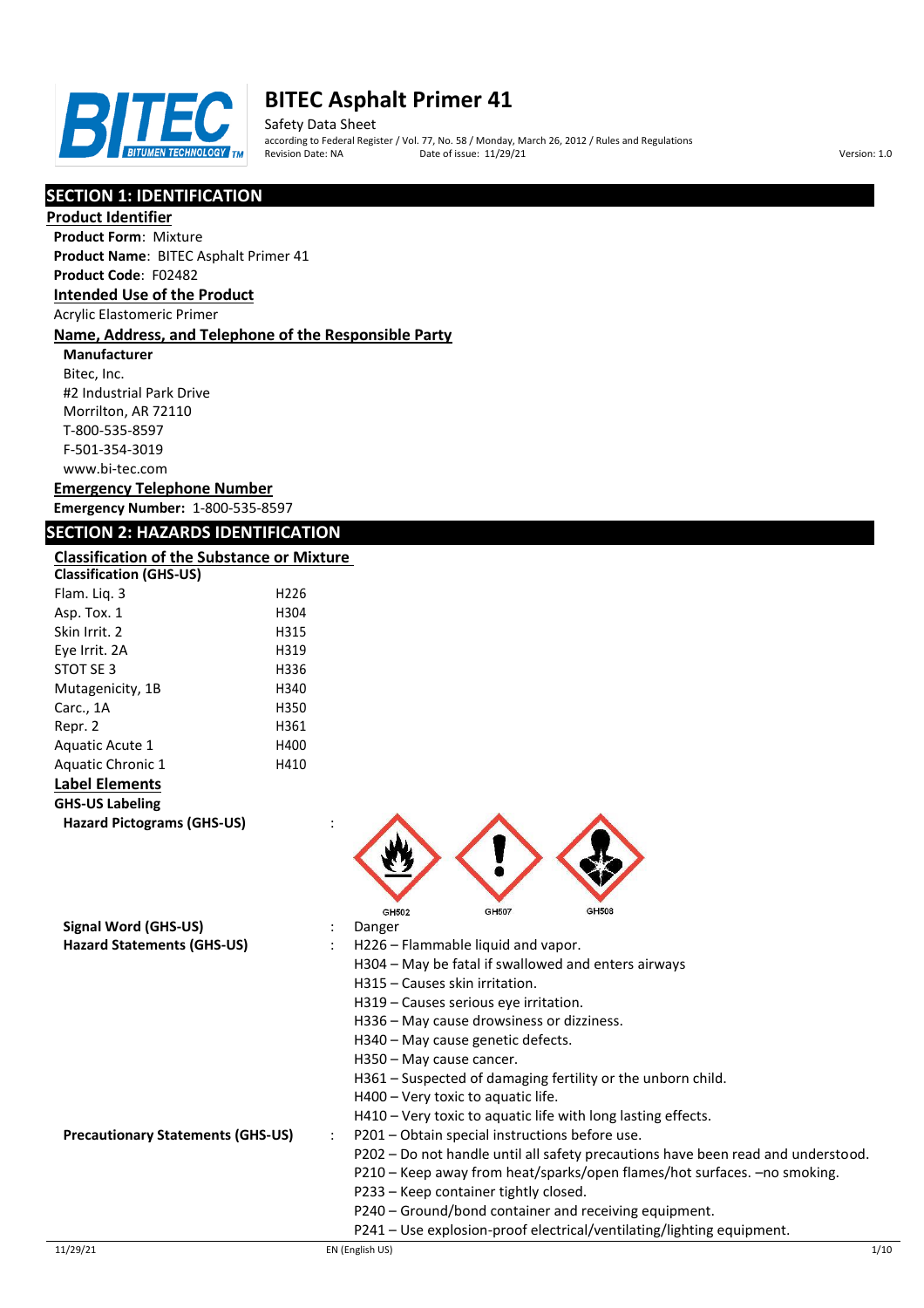Safety Data Sheet

According to Federal Register/Vol. 77, No. 58/Monday, March 26, 2012/Rules and Regulations

| P242 - Use only non-sparking tools.                                              |
|----------------------------------------------------------------------------------|
| P243 - Take precautionary measures against static discharge.                     |
| P264 - Wash hands, forearms, and other exposed areas thoroughly after            |
| handling.                                                                        |
| P271 – Use only outdoors or in a well-ventilated area.                           |
| P273 - Avoid release to the environment.                                         |
| P280 – Wear protective gloves/protective clothing/eve protection/face            |
| protection.                                                                      |
| P312 – Call a doctor, a POISON CENTER if you feel unwell.                        |
| P301+P310 - IF SWALLOWED: Immediately call a POISON CENTER or                    |
| doctor/physician.                                                                |
| P302+P352 – If on skin: Wash with plenty of water.                               |
| P303+P361+P353 - IF ON SKIN (or hair): Remove/Take off immediately all           |
| contaminated clothing. Rinse skin with water/shower.                             |
| P305+P351+P338 - IF IN EYES: Rinse cautiously with water for several minutes.    |
| Remove contact lenses, if present and easy to do. Continue rinsing.              |
| P308+P313 – If exposed or concerned: Get medical advice/attention.               |
| P331 - Do NOT induce vomiting.                                                   |
| P337+P313 - If eye irritation persists: Get medical advice/attention.            |
| P370+P378 - In case of fire: use appropriate media to extinguish.                |
| P391 - Collect spillage.                                                         |
| P403+P235 – Store in a well-ventilated place. Keep cool.                         |
| P405 - Store locked up.                                                          |
| P501 – Dispose of contents/container according to local, regional, national, and |
| international regulations.                                                       |
|                                                                                  |

### **Other Hazards**

**Other Hazards Not Contributing to the Classification:** Exposure may aggravate those with pre-existing eye, skin, or respiratory conditions.

# **Unknown Acute Toxicity (GHS-US)**

No data available

# **SECTION 3: COMPOSITION/INFORMATION ON INGREDIENTS**

| <b>Mixture</b>                    |                           |           |                                |
|-----------------------------------|---------------------------|-----------|--------------------------------|
| <b>Name</b>                       | <b>Product identifier</b> | % (w/w)   | <b>Classification (GHS-US)</b> |
| Stoddard solvent                  | (CAS No) 8052-41-3        | $30 - 60$ | Flam. Liq. 3, H226             |
|                                   |                           |           | Eye irrit. 2A, H319            |
|                                   |                           |           | Asp. Tox. 1, H304              |
|                                   |                           |           | Aquatic Acute 1, H400          |
|                                   |                           |           | Aquatic Chronic 1, H410        |
| Petroleum Asphalt                 | (CAS No) 8052-42-4        | $15 - 40$ | Flam. Liq. 2, H225             |
|                                   |                           |           | Eye Irrit. 2A, H319            |
|                                   |                           |           | Carc. 2, H351                  |
| Petroleum Naphtha, light aromatic | (CAS No) 64742-95-6       |           | Flam. Liq. 1, H224             |
|                                   |                           | $7 - 13$  | Skin Irrit. 2, H315            |
|                                   |                           |           | Muta 1B, H340                  |
|                                   |                           |           | Carc. 1B, H350                 |
|                                   |                           |           | Repr. 2, H361                  |
|                                   |                           |           | STOT SE 3, H336                |
|                                   |                           |           | Asp. Tox. 1, H304              |
|                                   |                           |           | Aquatic Acute 2, H401          |
|                                   |                           |           | Aquatic Chronic 2, H411        |
| <b>Hydrocarbon Resin</b>          | (CAS No) 68478-07-9       | $7 - 13$  | Flam. Liq. 1, H224             |
|                                   |                           |           | Skin irrit. 2, H315            |
|                                   |                           |           | Muta. 1B, H340                 |
|                                   |                           |           | Carc. 1B, H350                 |
|                                   |                           |           | Repr. 2, H361                  |
|                                   |                           |           | STOT SE 3, H336                |
| 1,3,5-Trimethylbenzene            | (CAS No) 108-67-8         | $1 - 5$   | Flam. Liq. 3, H226             |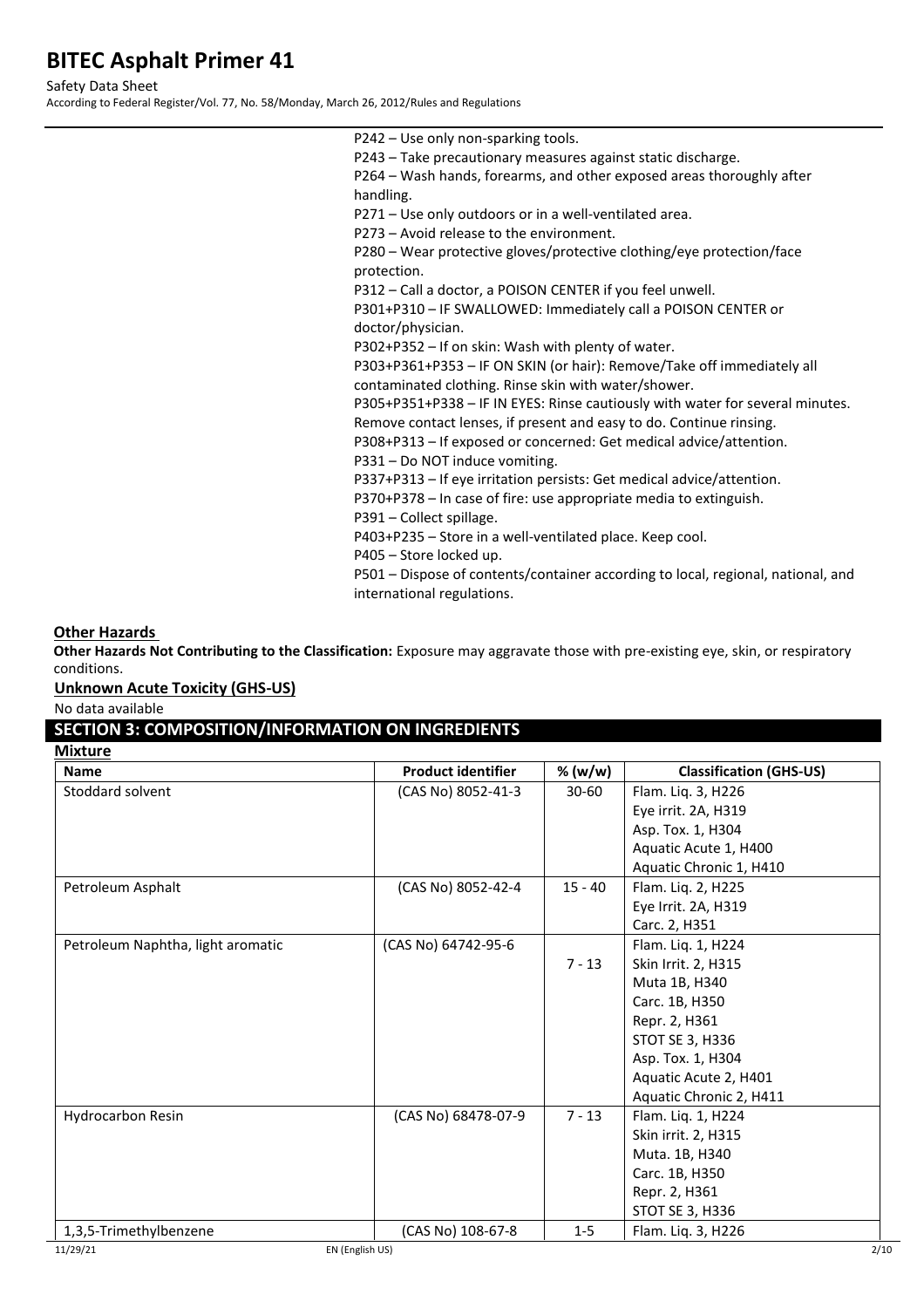#### Safety Data Sheet

According to Federal Register/Vol. 77, No. 58/Monday, March 26, 2012/Rules and Regulations

|                        |                    |         | Acute Tox. 4, H334<br>Skin Irrit. 2, H315<br>Eye Irrit. 2, H319<br>STOT SE 3, H335<br>Aquatic Chronic 2, H411                                                                                                              |
|------------------------|--------------------|---------|----------------------------------------------------------------------------------------------------------------------------------------------------------------------------------------------------------------------------|
| Hydrogen Sulfide       | (CAS No) 7783-06-4 | $1 - 5$ | Flam. Gas 1, H220<br>Liquefied gas, H280<br>Acute Tox. 2 (Inhalation:gas), H330<br>Eye Irrit. 2A, H319<br>STOT SE 3, H335<br>Aquatic Acute 1, H400                                                                         |
| 1,2,4-trimethylbenzene | (CAS No) 95-63-6   | $1 - 5$ | Flam. Liq. 3, H226<br>Acute Tox. 4 (Inhalation: Vapor),<br>H332<br>Skin Irrit. 2, H315<br>Eye Irrit. 2A, H319<br>Carc. 2, H351<br>STOT SE 3, H335<br>Asp. Tox. 1, H304<br>Aquatic Acute 2, H401<br>Aquatic Chronic 2, H411 |

Full text of H-Phrases: See Section 16

## **SECTION 4: FIRST AID MEASURES**

### **Description of First Aid Measures**

**First-aid Measures General**: Never give anything by mouth to an unconscious person. If you feel unwell, seek medical advice (show the label where possible). If exposed or concerned: Get medical advice/attention.

**First-aid Measures After Inhalation**: When symptoms occur: go into open air and ventilate suspected area. If exposed or concerned: Get medical advice/attention.

**First-aid Measures After Skin Contact**: Immediately flush skin with plenty of water. Remove contaminated clothing. Get medical attention immediately. Wash clothing separately before reuse.

**First-aid Measures After Eye Contact**: Immediately flush eyes with plenty of tempered water (at least 15-20 minutes) lifting upper and lower eye lids occasionally. Get immediate medical attention.

**First-aid Measures After Ingestion**: Rinse mouth. Do NOT induce vomiting. IF SWALLOWED: Immediately call a POISON CENTER or doctor/physician.

### **Most Important Symptoms and Effects, Both Acute and Delayed**

**General:** May be fatal if swallowed and enters airways. Causes serious eye irritation. Causes skin irritation.

**Symptoms/Injuries After Inhalation:** May cause cancer by inhalation.

**Symptoms/Injuries After Skin Contact:** May cause skin irritation.

**Symptoms/Injuries After Eye Contact:** Causes eye irritation.

**Symptoms/Injuries After Ingestion:** May be fatal if swallowed and enters airways.

**Chronic Symptoms:** May cause genetic defects. May cause cancer.

### **Indication of Any Immediate Medical Attention and Special Treatment Needed**

If medical advice is needed, have product container or label at hand.

## **SECTION 5: FIRE-FIGHTING MEASURES**

#### **Extinguishing Media**

**Suitable Extinguishing Media:** Use extinguishing media appropriate for surrounding fire.

**Unsuitable Extinguishing Media:** Do not use water jet. Use of heavy stream of water may spread fire.

#### **Special Hazards Arising from the Substance or Mixture**

**Fire Hazard:** Flammable liquid and vapor.

**Explosion Hazard:** May form flammable/explosive vapor-air mixture.

**Reactivity:** Hazardous reactions will not occur under normal conditions.

#### **Advice for Firefighters**

**Firefighting Instructions:** Exercise caution when fighting any chemical fire.

**Protection During Firefighting:** Do not enter fire area without proper protective equipment, including respiratory protection. **Hazardous Combustion Products:** Carbon dioxide, carbon monoxide, smoke, fumes, unburned hydrocarbons and oxides of sulfur and/or nitrogen. Hydrogen sulfide and other sulfur-containing gases can evolve from this product particularly at elevated temperatures. Corrosive vapors.

# **Reference to Other Sections**

Refer to section 9 for flammability properties.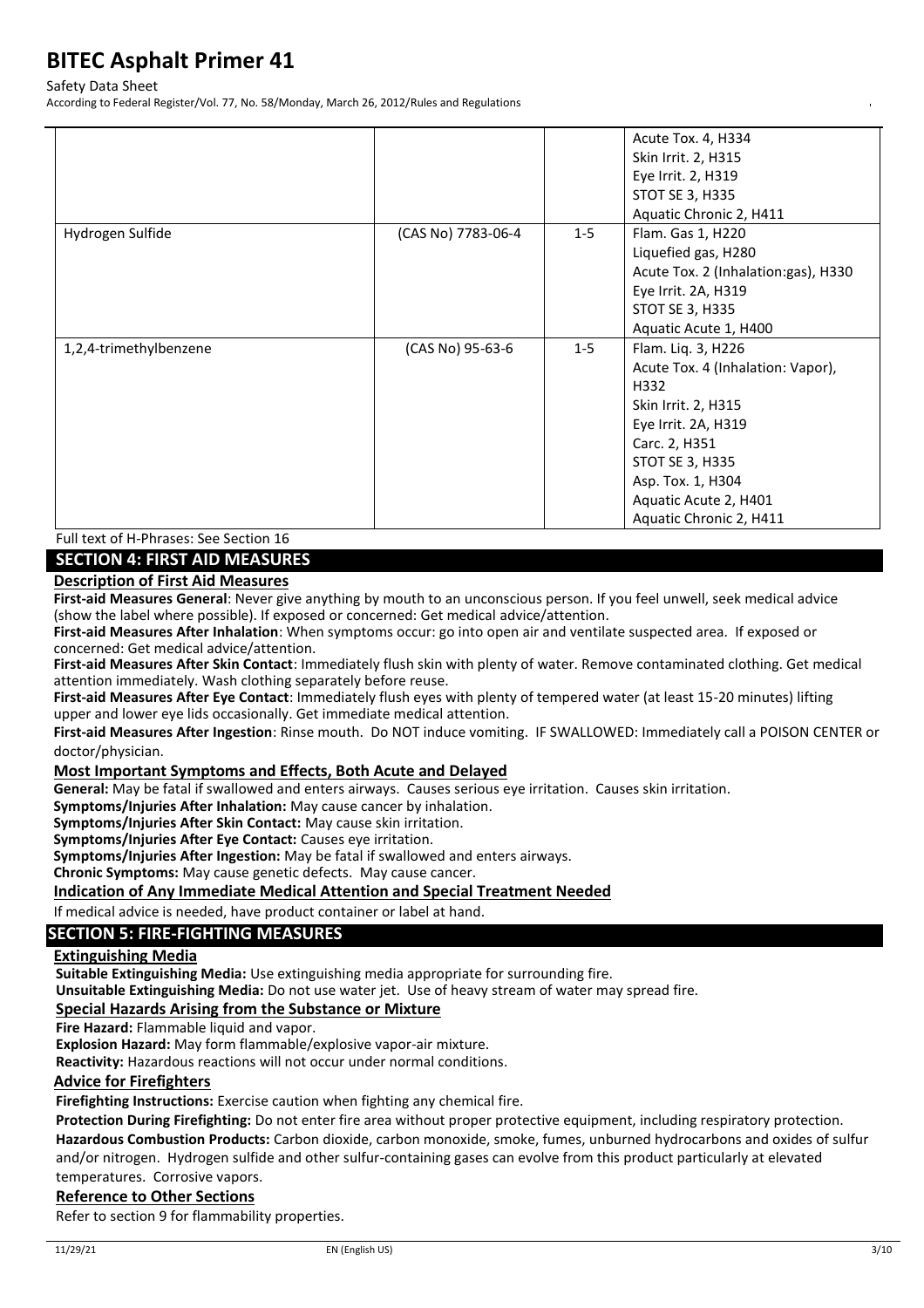#### Safety Data Sheet

According to Federal Register/Vol. 77, No. 58/Monday, March 26, 2012/Rules and Regulations

# **SECTION 6: ACCIDENTAL RELEASE MEASURES**

#### **Personal Precautions, Protective Equipment and Emergency Procedures**

**General Measures**: Use special care to avoid static electric charges. Keep away from heat/sparks/open flames/hot surfaces. No smoking. Avoid breathing vapor, mist, spray. Use only outdoors or in a well-ventilated area. Handle in accordance with good industrial hygiene and safety practice.

#### **For Non-emergency Personnel**

**Protective Equipment:** Use appropriate personal protection equipment (PPE).

**Emergency Procedures:** Evacuate unnecessary personnel.

#### **For Emergency Responders**

**Protective Equipment:** Equip cleanup crew with proper protection. Use proper PPE.

**Emergency Procedures:** Ventilate area. Evacuate unnecessary personnel. Eliminate ignition sources. Stop leak if safe to do so. Prevent entry to sewers and public waters.

#### **Environmental Precautions**

Prevent further leakage or spillage if safe to do so. Prevent product from entering drains.

#### **Methods and Material for Containment and Cleaning Up**

**For Containment:** Absorb and/or contain spill with inert material. Do not take up in combustible material such as: saw dust or cellulosic material.

**Methods for Cleaning Up:** Collect spillage. Clear up spills immediately and dispose of waste safely.

#### **Reference to Other Sections**

See heading 8, Exposure Controls and Personal Protection.

## **SECTION 7: HANDLING AND STORAGE**

### **Precautions for Safe Handling**

**Precautions for Safe Handling:** Handle empty containers with care because residual vapors are flammable. Contains Sulfur, may release small amounts of hydrogen sulfide. Hydrogen sulfide is a highly flammable, explosive gas under certain conditions, is a toxic gas, and may be fatal. Gas can accumulate in the headspace of closed containers, use caution when opening sealed containers. Heating the product or containers can cause thermal decomposition of the product and release hydrogen sulfide.

**Hygiene Measures:** Handle in accordance with good industrial hygiene and safety procedures. Wash hands and other exposed areas with mild soap and water before eating, drinking, or smoking and again when leaving work. Contaminated work clothing should not be allowed out of the workplace.

### **Conditions for Safe Storage, Including Any Incompatibilities**

**Technical Measures:** Proper grounding procedures to avoid static electricity should be followed. Ground/bond container and receiving equipment. Use explosion-proof electrical, lighting, ventilating equipment.

**Storage Conditions:** Keep in properly labeled containers. Keep tightly closed in a cool dry well-ventilated place. Use explosionproof electrical, lighting, and ventilating equipment.

**Incompatible Materials:** Strong acids, strong bases. Strong oxidizers.

**Storage Area:** Store locked up. Store in a well-ventilated place.

#### **Specific End Use(s)**

Liquid Waterproofing Membrane

#### **SECTION 8: EXPOSURE CONTROLS/PERSONAL PROTECTION**

#### **Control Parameters**

| Petroleum Asphalt (8052-42-4) |                           |                       |
|-------------------------------|---------------------------|-----------------------|
| USA ACGIH                     | ACGIH TWA $(mg/m3)$       | $0.5 \text{ mg/m}^3$  |
| <b>USA NIOSH</b>              | NIOSH REL (TWA) $(mg/m3)$ | 5 mg/m <sup>3</sup>   |
| Ontario                       | OEL TWA $(mg/m3)$         | 0.5 mg/m <sup>3</sup> |

### **Hydrogen Sulfide (7783-06-4)**

| USA ACGIH        | ACGIH TWA (ppm)               | 1 ppm                |
|------------------|-------------------------------|----------------------|
| USA ACGIH        | ACGIH STEL (ppm)              | 5 ppm                |
| <b>USA NIOSH</b> | NIOSH REL (ceiling) $(mg/m3)$ | 15 mg/m <sup>3</sup> |
| <b>USA NIOSH</b> | NIOSH REL (ceiling) (ppm)     | 10 ppm               |
| USA OSHA         | OSHA PEL (ceiling)(ppm)       | 20 ppm               |
| <b>USA IDLH</b>  | US IDLH (ppm)                 | $100$ ppm            |
| Ontario          | OEL TWA (ppm)                 | 10 ppm               |
| Ontario          | OEL STEL (ppm)                | 15 ppm               |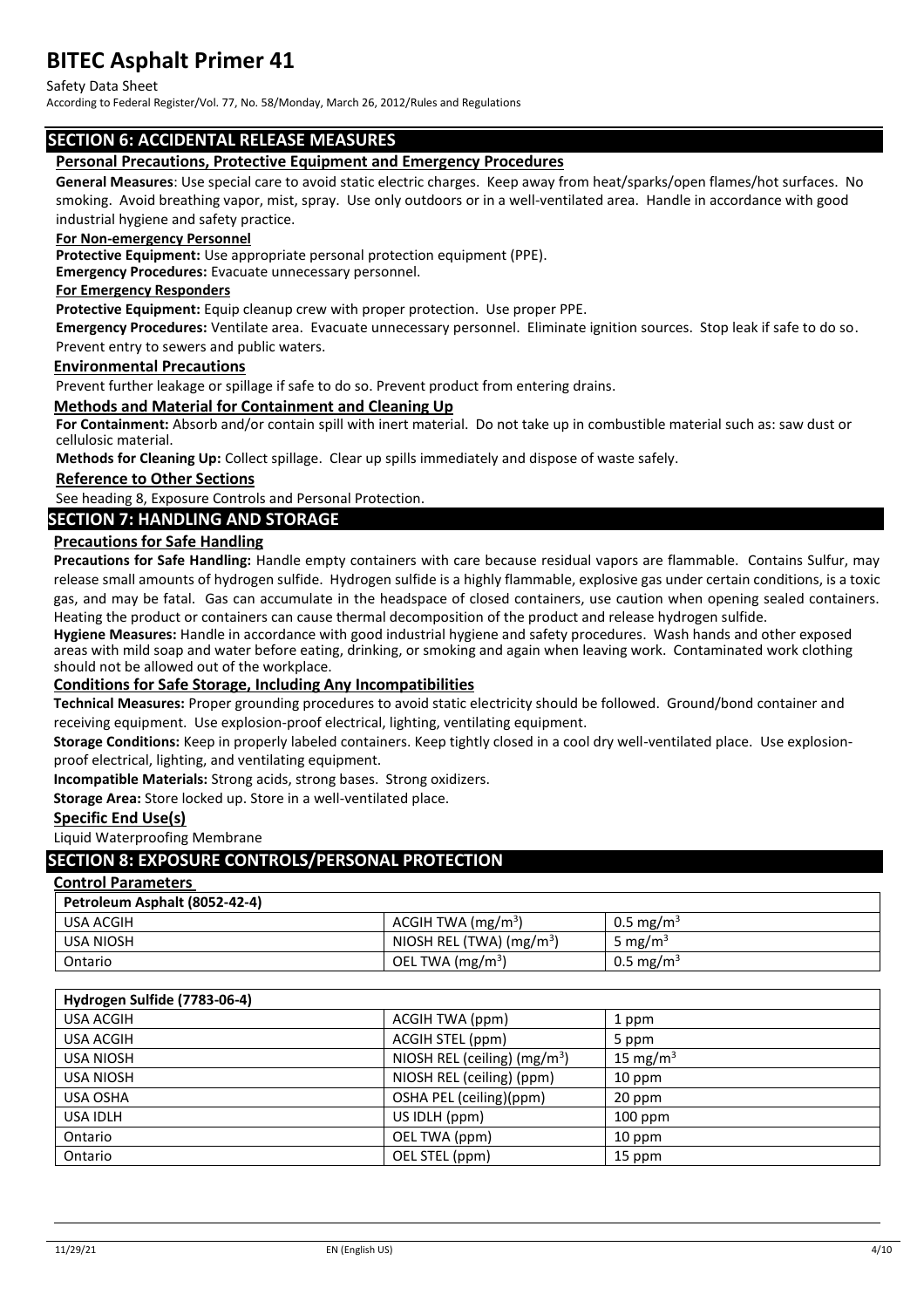#### Safety Data Sheet

According to Federal Register/Vol. 77, No. 58/Monday, March 26, 2012/Rules and Regulations

| Stoddard solvent (8052-41-3)      |                                          |                                                       |
|-----------------------------------|------------------------------------------|-------------------------------------------------------|
| Mexico                            | OEL TWA (mg/m <sup>3</sup> )             | 523 mg/m <sup>3</sup>                                 |
| Mexico                            | OEL TWA (ppm)                            | 100 ppm                                               |
| Mexico                            | OEL STEL (mg/m <sup>3</sup> )            | 1050 mg/m <sup>3</sup>                                |
| Mexico                            | OEL STEL (ppm)                           | $200$ ppm                                             |
| <b>USA ACGIH</b>                  | ACGIH TWA (ppm)                          | 100 ppm                                               |
| USA OSHA                          | OSHA PEL (TWA) (mg/m <sup>3</sup> )      | 2900 mg/m <sup>3</sup>                                |
| USA OSHA                          | OSHA PEL (TWA) (ppm)                     | 500 ppm                                               |
| <b>USA NIOSH</b>                  | NIOSH REL (TWA) (mg/m <sup>3</sup> )     | 350 mg/m <sup>3</sup>                                 |
| <b>USA NIOSH</b>                  | NIOSH REL (ceiling) (mg/m <sup>3</sup> ) | 1800 mg/m <sup>3</sup>                                |
| USA IDLH                          | US IDLH $(mg/m3)$                        | 20000 mg/m <sup>3</sup>                               |
| Ontario                           | OEL TWA (mg/m <sup>3</sup> )             | 525 mg/m <sup>3</sup> (140°C Flash aliphatic solvent) |
|                                   |                                          |                                                       |
| 1,3,5-trimethylbenzene (108-67-8) |                                          |                                                       |
| <b>USA NIOSH</b>                  | NIOSH REL (TWA) $(mg/m3)$                | 125 mg/m $3$                                          |
| <b>USA NIOSH</b>                  | NIOSH REL (TWA) (ppm)                    | 25 ppm                                                |
|                                   |                                          |                                                       |
| 1,2,4-trimethylbenzene (95-63-6)  |                                          |                                                       |
| <b>USA NIOSH</b>                  | NIOSH REL (TWA) $(mg/m3)$                | 125 mg/m <sup>3</sup>                                 |
| <b>USA NIOSH</b>                  | NIOSH REL (TWA) (ppm)                    | 25 ppm                                                |
| Evanouse Controle                 |                                          |                                                       |

#### **Exposure Controls**

**Appropriate Engineering Controls:** Proper grounding procedures to avoid static electricity should be followed. Use explosionproof equipment. Take precautionary measures against static discharges. Ensure all national/local regulations are observed. Gas detectors should be used when flammable gases/vapors may be released.

**Personal Protective Equipment:** Gloves. Protective clothing. Protective goggles. Insufficient ventilation: wear respiratory protection.



**Hand Protection:** Protective gloves.

**Eye Protection:** Chemical goggles or safety glasses.

**Skin and Body Protection:** Wear suitable protective clothing.

**Respiratory Protection:** When manufacturing or handling product in large quantities and vapors or mists may be generated, maintain airborne concentrations below recommended limits. Workplace risk assessments should be completed before specifying and implementing respirator usage. NIOSH approved respirators for protection should be used if respirators are found to be necessary.

### **Other Information:** When using, do not eat, drink, or smoke.

| <b>Other Information:</b> When using, do not eat, drink, or smoke. |   |                                                                      |  |
|--------------------------------------------------------------------|---|----------------------------------------------------------------------|--|
| <b>SECTION 9: PHYSICAL AND CHEMICAL PROPERTIES</b>                 |   |                                                                      |  |
| <b>Information on Basic Physical and Chemical Properties</b>       |   |                                                                      |  |
| <b>Physical State</b>                                              | ÷ | Liguid                                                               |  |
| Appearance                                                         |   | Black                                                                |  |
| Odor                                                               |   | <b>Petroleum Distillates</b>                                         |  |
| <b>Flash Point</b>                                                 |   | $100^{\circ}$ F (41 $^{\circ}$ C)                                    |  |
| <b>Lower Flammable Limit</b>                                       |   | 1.0%                                                                 |  |
| Upper Flammable Limit                                              |   | 7.0%                                                                 |  |
| <b>Vapor Pressure</b>                                              |   | 5 mmHg                                                               |  |
| <b>Specific Gravity</b>                                            |   | 0.96                                                                 |  |
| Solubility                                                         |   | Insoluble                                                            |  |
| <b>Explosion Data - Sensitivity to Mechanical Impact</b>           |   | Not expected to present an explosion hazard due to mechanical impact |  |
| <b>Volatile Organic Compounds</b>                                  | ٠ | 450 g/L                                                              |  |
|                                                                    |   |                                                                      |  |

### **SECTION 10: STABILITY AND REACTIVITY**

**Reactivity:** Hazardous reactions will not occur under normal conditions.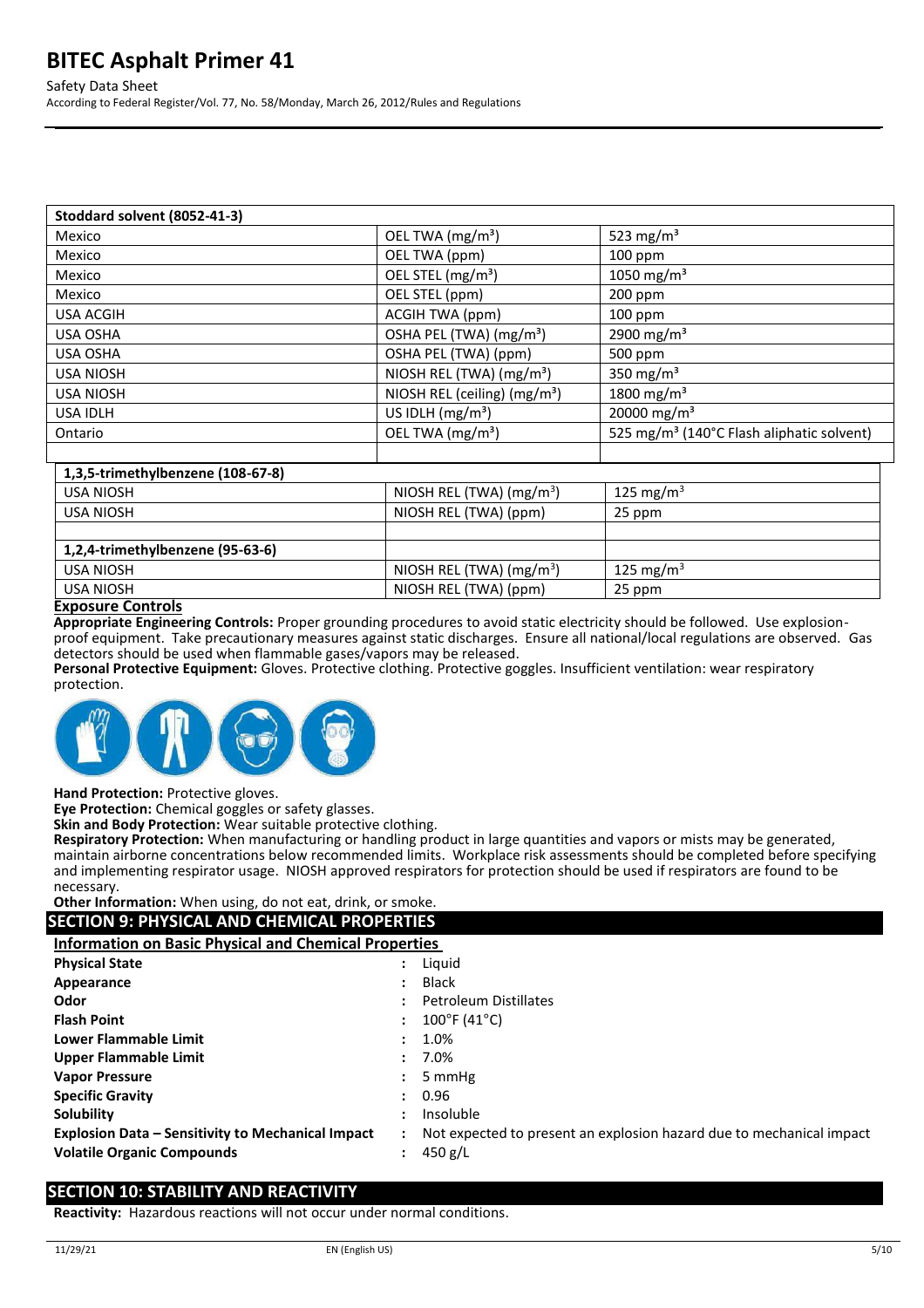#### Safety Data Sheet

According to Federal Register/Vol. 77, No. 58/Monday, March 26, 2012/Rules and Regulations

**Chemical Stability:** Flammable liquid and vapor.Product is stable under recommended handling and storage conditions (see Section 7).

**Possibility of Hazardous Reactions:** Hazardous polymerization will not occur.

**Conditions to Avoid:** Direct sunlight. Extremely high or low temperatures. Ignition sources. Incompatible materials. **Incompatible Materials:** Strong acids. Strong bases. Strong oxidizers.

**Hazardous Decomposition Products:** Carbon oxides (CO, CO2). May release flammable gases. Contains a small amount of hydrogen sulfide. Hydrogen sulfide is a fatal, and highly flammable gas with a rotten egg odor that quickly causes odor fatigue. Heating of this product and storage under elevated temperatures or over long periods of time may release higher amounts of hydrogen sulfide. Hydrogen sulfide is also an asphyxiate.

# **SECTION 11: TOXICOLOGICAL INFORMATION**

**Information On Toxicological Effects - Product**

**Acute Toxicity:** Not classified

**LD50 and LC50 Data:** Not available

**Skin Corrosion/Irritation:** Not classified

**Serious Eye Damage:** Causes serious eye irritation.

**Respiratory or Skin Sensitization:** Not classified.

**Germ Cell Mutagenicity:** May cause genetic defects.

**Teratogenicity:** Not available

**Carcinogenicity:** May cause cancer (inhalation).

**Specific Target Organ Toxicity (Repeated Exposure):** May cause damage to organs through prolonged or repeated exposure.

**Reproductive Toxicity:** Not classified.

**Aspiration Hazard:** May be fatal if swallowed and enters airways.

**Specific Target Organ Toxicity (Single Exposure):** Not classified

**Symptoms/Injuries After Inhalation:** May cause respiratory irritation.

**Symptoms/Injuries After Skin Contact:** May cause skin irritation.

**Symptoms/Injuries After Eye Contact:** Causes serious eye irritation.

**Symptoms/Injuries After Ingestion:** May be fatal if swallowed and enters airways.

**Chronic Symptoms:** May cause cancer. May cause genetic damage.

## **Information on Toxicological Effects – Ingredient(s)**

**LD50 and LC50 Data**

| Petroleum Asphalt (8052-42-4) |            |  |
|-------------------------------|------------|--|
| LD50 Oral Rat                 | 5000 mg/kg |  |
| LD50 Dermal Rabbit            | 2000 mg/kg |  |

| Solvent naphtha, petroleum, light aromatic (64742-95-6) |                |  |  |
|---------------------------------------------------------|----------------|--|--|
| LD50 Dermal Rat                                         | $>2,000$ mg/kg |  |  |
| <b>LC50 Inhalation Rabbit</b>                           | 3,400 ppm/4 h  |  |  |

| Benzene, 1,2,4-trimethyl- (95-63-6) |                                          |
|-------------------------------------|------------------------------------------|
| LD50 Oral Rat                       | 6000 mg/kg                               |
| LD50 Dermal Rabbit                  | $>3160$ mg/kg                            |
| LC50 Inhalation Rat                 | 18 g/m <sup>3</sup> (Exposure time: 4 h) |

| 1,3,5-trimethylbenzene (108-67-8) |                                 |
|-----------------------------------|---------------------------------|
| <b>LC50 Inhalation Rat</b>        | 24 $g/m^3$ (Exposure time: 4 h) |
|                                   |                                 |
| Stoddard solvent (8052-41-3)      |                                 |
| LD50 Oral Rat                     | > 5 g/kg Behavioral somnolence  |
| LD50 Dermal Rabbit                | $> 3$ mg/kg                     |
|                                   |                                 |
| Hydrogen sulfide (7783-06-4)      |                                 |
| <b>LC50 Inhalation Rat</b>        | 0.99 mg/L (Exposure time: 1 h)  |
| <b>LC50 Inhalation Rat</b>        | 444 ppm/4 h                     |
|                                   |                                 |
| <b>Carcinogenicity Data:</b>      |                                 |
| Petroleum Asphalt (8052-42-4)     |                                 |

| <b>IARC</b> | <b>つに</b>     |
|-------------|---------------|
| Group       | 40            |
| \ITP)       | consideration |
| Status      | uweltth       |
| Nationai    | . Repor*      |
| ⊺oxicitv    | , under       |
| ' Program   | 'ten.         |
| LN.         | -             |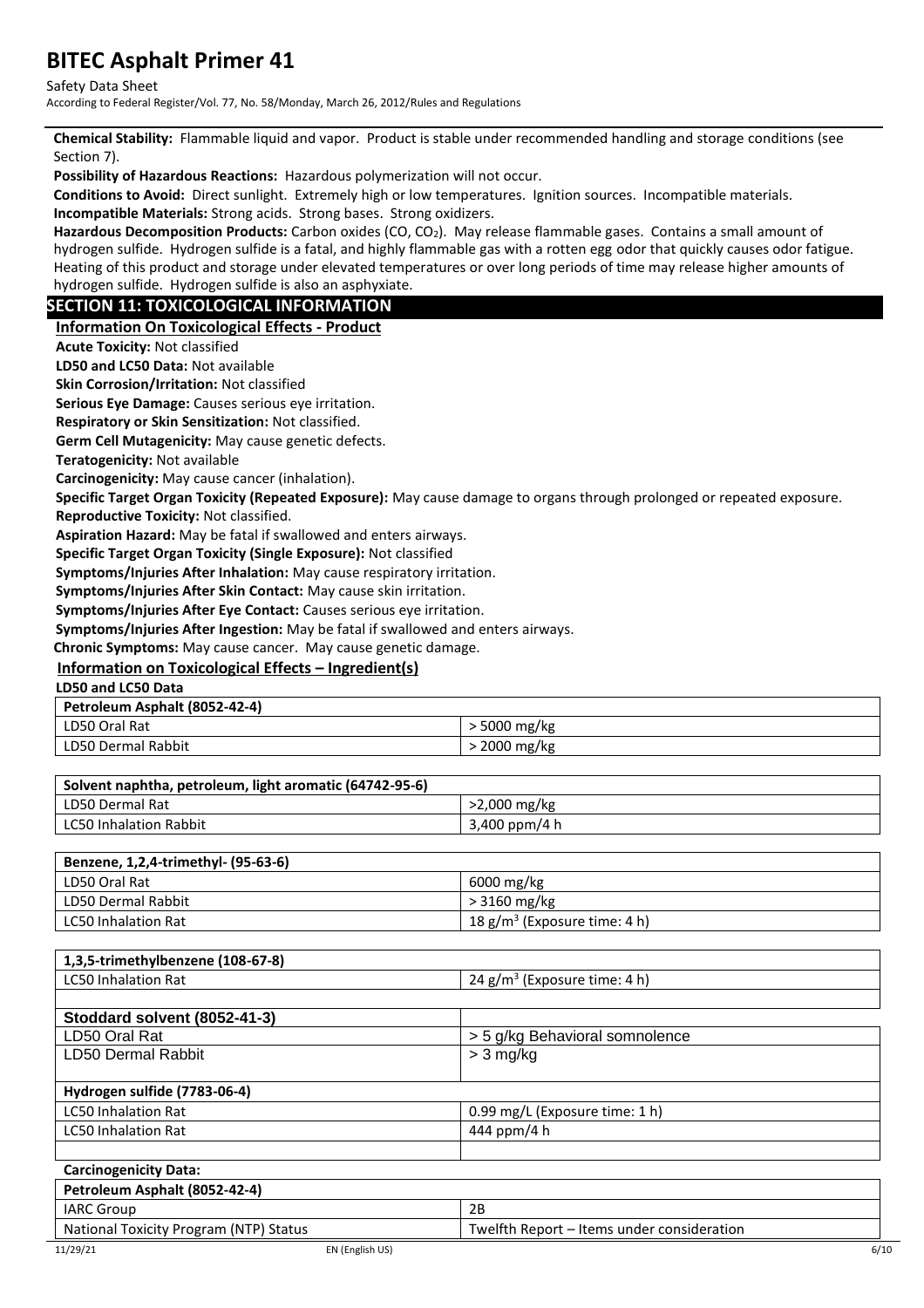#### Safety Data Sheet

According to Federal Register/Vol. 77, No. 58/Monday, March 26, 2012/Rules and Regulations

# **SECTION 12: ECOLOGICAL INFORMATION**

#### **Toxicity**

**Ecology – General:** Very toxic to aquatic life with long lasting effects.

| Solvent naphtha, petroleum, light aromatic (64742-95-6) |                                                                                    |
|---------------------------------------------------------|------------------------------------------------------------------------------------|
| LC50 Fish 1                                             | 9.22 mg/l (Exposure time: 96 h - Species: Oncorhynchus mykiss)                     |
| EC50 Daphnia 1                                          | 6.14 mg/l (Exposure time: 48 h - Species: Daphnia magna)                           |
| Hydrogen sulfide (7783-06-4)                            |                                                                                    |
| LC50 Fish 1                                             | 0.0448 mg/l (Exposure time: 96 h - Species: Lepomis macrochirus<br>[flow-through]) |
| <b>LC 50 Fish 2</b>                                     |                                                                                    |
|                                                         | 0.016 mg/l (Exposure time: 96 h - Species: Pimephales promelas<br>[flow-through])  |
| Stoddard solvent (8052-41-3)                            |                                                                                    |
| EC50 Daphnia 1                                          | $0.42 \text{ mg/l}$                                                                |
| 1,3,5-Trimethylbenzene (108-67-8)                       |                                                                                    |
| LC50 Fish 1                                             | 3.48 mg/l (Exposure time: 96 h - Species: Pimephales promelas)                     |
| Benzene, 1,2,4-trimethyl- (95-63-6)                     |                                                                                    |
| LC50 Fish 1                                             | 7.19 (7.19 - 8.28) mg/l (Exposure time: 96 h - Species: Pimephales                 |
| promelas [flow-through])                                |                                                                                    |
| EC50 Daphnia 1                                          | 6.14 mg/l (Exposure time: 48 h - Species: Daphnia magna)                           |

# **Bioaccumulative Potential**

| Asphalt (8052-42-4) |                               |
|---------------------|-------------------------------|
| <b>BCF Fish 1</b>   | (no bioaccumulation expected) |
| <b>Log Pow</b>      |                               |
|                     |                               |

| Hydrogen sulfide (7783-06-4) |                               |
|------------------------------|-------------------------------|
| <b>BCF Fish 1</b>            | (no bioaccumulation expected) |
| <b>Log Pow</b>               | $0.45$ (at 25 °C)             |

| Stoddard solvent (8052-41-3) |                                           |
|------------------------------|-------------------------------------------|
| Log Pow                      | 3.16 (Octanol/water partition coefficient |
|                              | 3.16/7.06                                 |
|                              |                                           |

| Benzene, 1,2,4-trimethyl- (95-63-6) |      |
|-------------------------------------|------|
| <b>Log Pow</b>                      | 3.63 |

#### **Mobility in Soil**

No additional information available

#### **Other Adverse Effects**

**Other Information:** Avoid release to the environment.

#### **SECTION 13: DISPOSAL CONSIDERATIONS**

**Waste Disposal Recommendations:** Dispose of waste material in accordance with all local, regional, national, and international regulations.

**Additional Information:** Prevent runoff from entering drains, sewers, or waterways.

| <b>SECTION 14: TRANSPORT INFORMATION</b> |                         |    |      |
|------------------------------------------|-------------------------|----|------|
| In Accordance with DOT                   |                         |    |      |
| <b>Proper Shipping Name</b>              | Non-Regulated, non-bulk |    |      |
| In Accordance with IMDG                  |                         |    |      |
| <b>Proper Shipping Name</b>              | Tars, liquid            |    |      |
| <b>Hazard Class</b>                      | 3<br>$\bullet$          | W. |      |
| <b>Identification Number</b>             | <b>UN1999</b>           |    |      |
| <b>Packing Group</b>                     | - 111                   |    |      |
| EmS No.                                  | $F-E, S-E$              |    |      |
| In Accordance with IATA                  |                         |    |      |
| <b>Proper Shipping Name</b>              | Tars, liquid            |    |      |
| 11/29/21                                 | EN (English US)         | 翌  | 7/10 |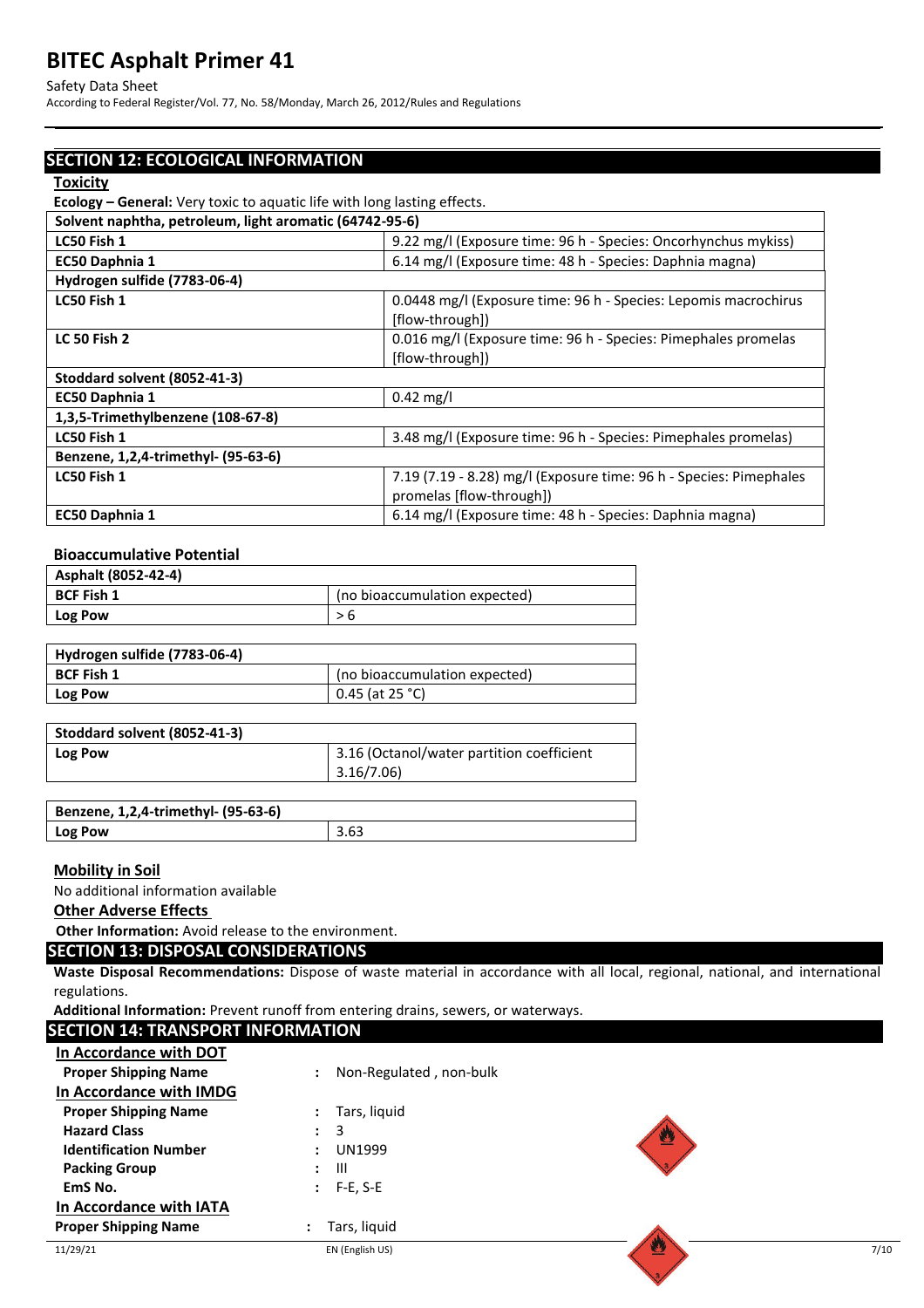### Safety Data Sheet

According to Federal Register/Vol. 77, No. 58/Monday, March 26, 2012/Rules and Regulations

| <b>Hazard Class</b><br>3                                                   |                                                                    |
|----------------------------------------------------------------------------|--------------------------------------------------------------------|
| <b>Identification Number</b><br>UN1999                                     |                                                                    |
| <b>Packing Group</b><br>Ш                                                  |                                                                    |
| <b>ERG Code</b><br>130                                                     |                                                                    |
| In Accordance with TDG                                                     |                                                                    |
| <b>Proper Shipping Name</b><br>: Not Regulated, non-bulk                   |                                                                    |
| <b>SECTION 15: REGULATORY INFORMATION</b><br><b>US Federal Regulations</b> |                                                                    |
| <b>SARA Section 311/312 Hazard Classes</b>                                 |                                                                    |
| Fire hazard                                                                |                                                                    |
| Immediate (acute) health hazard                                            |                                                                    |
|                                                                            |                                                                    |
| Delayed (chronic) health hazard                                            |                                                                    |
| Petroleum Asphalt (8052-42-4)                                              |                                                                    |
| Listed on the United States TSCA (Toxic Substances Control Act) Inventory  |                                                                    |
|                                                                            |                                                                    |
| Solvent naphtha, petroleum, light aromatic (64742-95-6)                    |                                                                    |
| Listed on the United States TSCA (Toxic Substances Control Act) Inventory  |                                                                    |
| Hydrogen Sulfide (7783-06-4)                                               |                                                                    |
| Listed on the United States TSCA (Toxic Substances Control Act) Inventory  |                                                                    |
| Listed on the United States SARA Section 302                               |                                                                    |
| Listed on the United States SARA Section 313                               |                                                                    |
| <b>SARA Section 302 Threshold Planning Quantity (TPQ)</b>                  | 500                                                                |
| <b>SARA Section 312 - Emission Reporting</b>                               | 1.0%                                                               |
|                                                                            |                                                                    |
| 1,3,5-trimethylbenzene (108-67-8)                                          |                                                                    |
| Listed on the United States TSCA (Toxic Substances Control Act) Inventory  |                                                                    |
| <b>EPA TSCA Regulatory Flag</b>                                            | $T - T$ – indicates a substance that is the subject of a Section 4 |
|                                                                            | test rule under TSCA.                                              |
|                                                                            |                                                                    |
| Stoddard solvent (8052-41-3)                                               |                                                                    |
| Listed on the United States TSCA (Toxic Substances Control Act) inventory  |                                                                    |
|                                                                            |                                                                    |
| Hydrocarbon Resin (68478-07-9)                                             |                                                                    |
| Listed on the United States TSCA (Toxic Substances Control Act) Inventory  |                                                                    |
| 1,2,4-trimethylbenzene (95-63-6)                                           |                                                                    |
| Listed on the United States TSCA (Toxic Substances Control Act) Inventory  |                                                                    |
| Listed on United States SARA Section 313                                   |                                                                    |
| <b>SARA Section 313 - Emission Reporting</b>                               | 1.0%                                                               |
|                                                                            |                                                                    |
| <b>US State Regulations</b>                                                |                                                                    |
| Petroleum Asphalt (8052-42-4)                                              |                                                                    |
| RTK - U.S. - Massachusetts - Right To Know List                            |                                                                    |
| RTK - U.S. - New Jersey - Right To Know Hazardous Substance List           |                                                                    |

RTK – U.S. – Pennsylvania – RTK (Right To Know) List

| Hydrogen sulfide (7783-06-4)                                        |
|---------------------------------------------------------------------|
| RTK - U.S. - Massachusetts - Right To Know List                     |
| RTK – U.S. – New Jersey – Right To Know Hazardous Substance List    |
| RTK - U.S. - Pennsylvania - Right To Know Environmental Hazard List |
| RTK - U.S. - Pennsylvania - RTK (Right To Know) List                |
|                                                                     |
| Stoddard Solvent (8052-41-3)                                        |

RTK – U.S. – Massachusetts – Right To Know List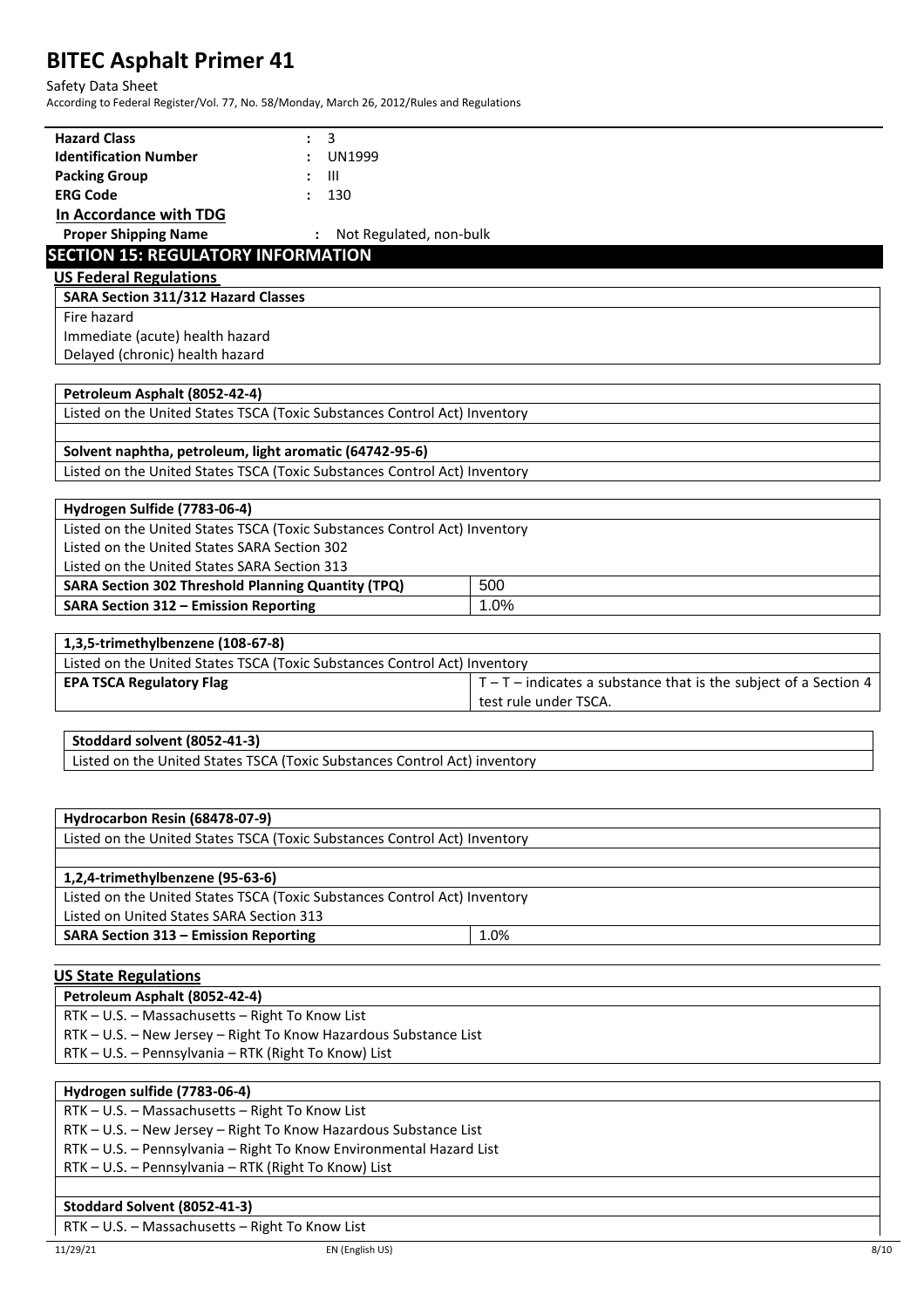#### Safety Data Sheet

According to Federal Register/Vol. 77, No. 58/Monday, March 26, 2012/Rules and Regulations

| RTK – U.S. – New Jersey – Right To Know Hazardous Substance List |  |
|------------------------------------------------------------------|--|
| RTK – U.S. – Pennsylvania – RTK (Right To Know) List             |  |

#### **1,3,5-trimethylbenzene (108-67-8)**

RTK – U.S. – Massachusetts – Right To Know List

#### **1,2,4-trimethylbenzene (95-63-6)**

RTK – U.S. – Massachusetts – Right To Know List

RTK – U.S. – New Jersey – Right To Know Hazardous Substance List

RTK – U.S. – Pennsylvania – RTK (Right To Know) List

RTK – U.S. – Pennsylvania – RTK (Right To Know) – Environmental Hazard List

#### **Stoddard solvent (8052-41-3)**

U.S. - Massachusetts - Right To Know List U.S. - New Jersey - Right to Know Hazardous Substance List U.S. - Pennsylvania - RTK (Right to Know) List

#### **Canadian Regulations**

| <b>BITEC Asphalt Primer 41</b> |                                                                               |
|--------------------------------|-------------------------------------------------------------------------------|
| <b>WHMIS Classification</b>    | Class B Division 3 - Combustible liquid                                       |
|                                | Class D Division 2 subdivision A - Very toxic material causing other effects. |
|                                | Class D Division 2 Subdivision B - Toxic material causing other toxic effects |
|                                |                                                                               |

**Petroleum Asphalt (8052-42-4)**

Listed on the Canadian DSL (Domestic Substances List) Inventory

| Hydrogen Sulfide (7783-06-4)                                                  |                                                                                                    |
|-------------------------------------------------------------------------------|----------------------------------------------------------------------------------------------------|
|                                                                               | Listed on the Canadian DSL (Domestic Substances List) Inventory                                    |
| Listed on the Canadian IDL (Ingredient Disclosure List)                       |                                                                                                    |
| <b>WHMIS Classification</b>                                                   | Class A - Compressed Gas                                                                           |
|                                                                               | Class B Division 3 - Combustible Liquid                                                            |
|                                                                               | Class D Division 1 Subdivision A - Very toxic material causing immediate and serious toxic effects |
| Class D Division 2 Subdivision B - Toxic material causing other toxic effects |                                                                                                    |

| Stoddard solvent (8052-41-3)                                                                                  |                                                                                                         |  |
|---------------------------------------------------------------------------------------------------------------|---------------------------------------------------------------------------------------------------------|--|
| Listed on the Canadian DSL (Domestic Substances List) Listed on the Canadian IDL (Ingredient Disclosure List) |                                                                                                         |  |
| <b>IDL Concentration 1%</b>                                                                                   |                                                                                                         |  |
| <b>WHMIS</b>                                                                                                  | Class B Division 3 - Combustible Liquid Class D Division 2 Subdivision B - Toxic material causing other |  |
| Classification                                                                                                | toxic effects                                                                                           |  |

| 1,3,5-trimethylbenzene (108-67-8)                                        |  |  |
|--------------------------------------------------------------------------|--|--|
| Listed on the Canadian DSL (Domestic Substances List) Inventory          |  |  |
| Listed on the Canadian IDL (Ingredient Disclosure List)                  |  |  |
| <b>IDL Concentration 0.1%</b>                                            |  |  |
| <b>WHMIS Classification</b><br>Class B Division $3$ – Combustible Liquid |  |  |

| Solvent naphtha, petroleum, light aromatic (64742-95-6)         |                                                                               |  |  |
|-----------------------------------------------------------------|-------------------------------------------------------------------------------|--|--|
| Listed on the Canadian DSL (Domestic Substances List) Inventory |                                                                               |  |  |
| <b>WHMIS Classification</b>                                     | Class B Division 3 – Combustible Liquid                                       |  |  |
|                                                                 | Class D Division 2 Subdivision B – Toxic material causing other toxic effects |  |  |

### **Hydrocarbon Resin (68478-07-9)**